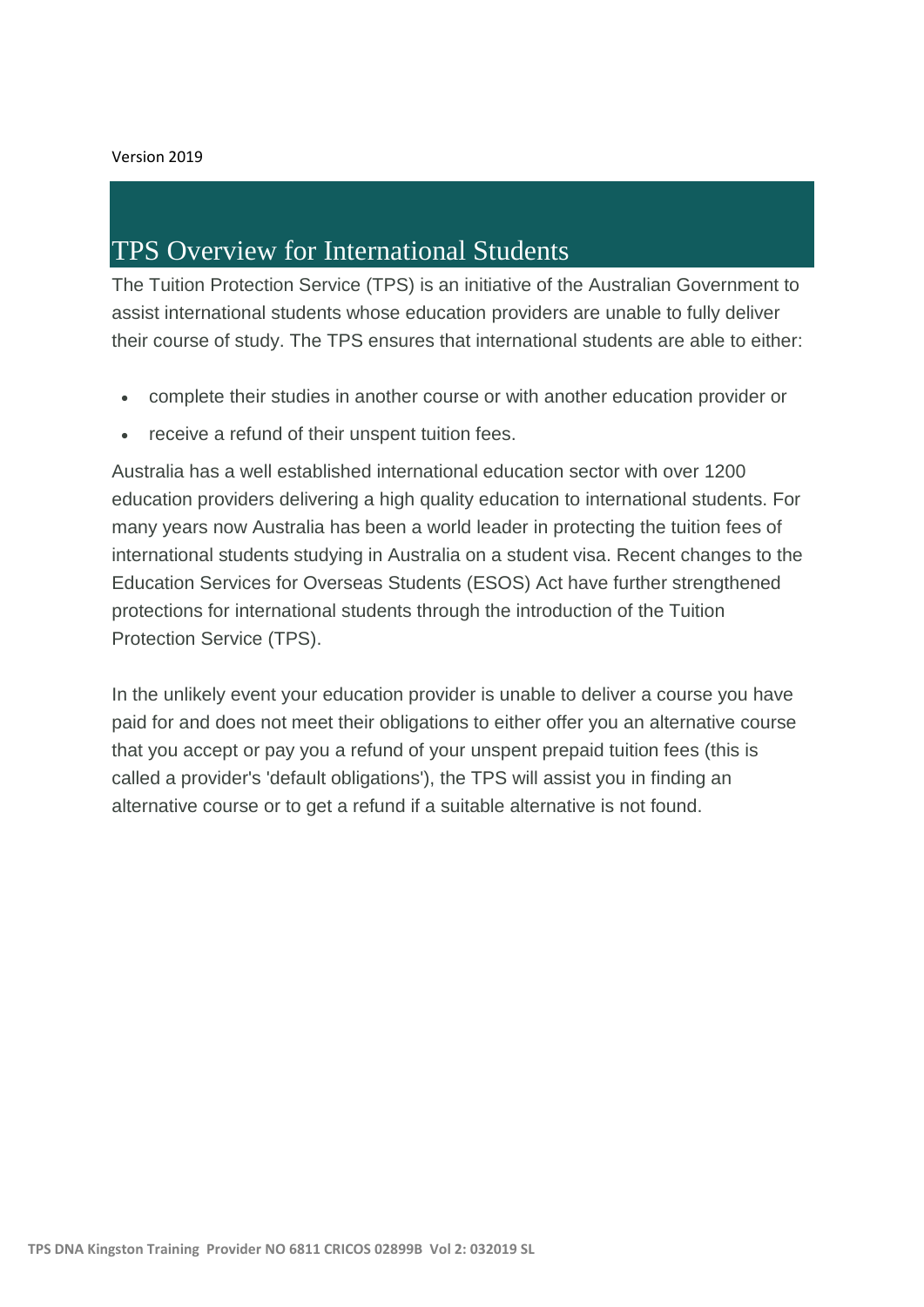The TPS overview -- how does it work for international students?



Overseas Students Act (the ESOS Act) 2000 the ESOS Act prevails. Providers should not rely on this diagram alone and must read the requirements in the ESOS Act.

Download the PDF version: TPS process [overview](https://tps.gov.au/StaticContent/GetDocument/f1c9d680-b0be-41ba-accc-4dda98ccbeaa) for students Step 1

- Your education provider stops providing or does not start providing your course as agreed and does not meet their default obligations.
- The TPS contacts you and creates an account for you.

## Step 2

Register with or log-on to the TPS and provide proof of identity.

## Step 3

• The TPS online system will assist you to find options for completing your study in Australia.

Step 4

- Accept preferred suitable offer.
- You commence study as agreed.
- TPS transfers any unspent pre-paid tuition fees to your new provider.

## **OR**

• If there are no suitable alternative courses or offers, you may apply for a refund of the amount of any unspent pre-paid tuition fees you have paid the provider. These are any tuition fees you have already paid that are directly related to the course which you haven't yet received. Any remaining unspent tuition fees are